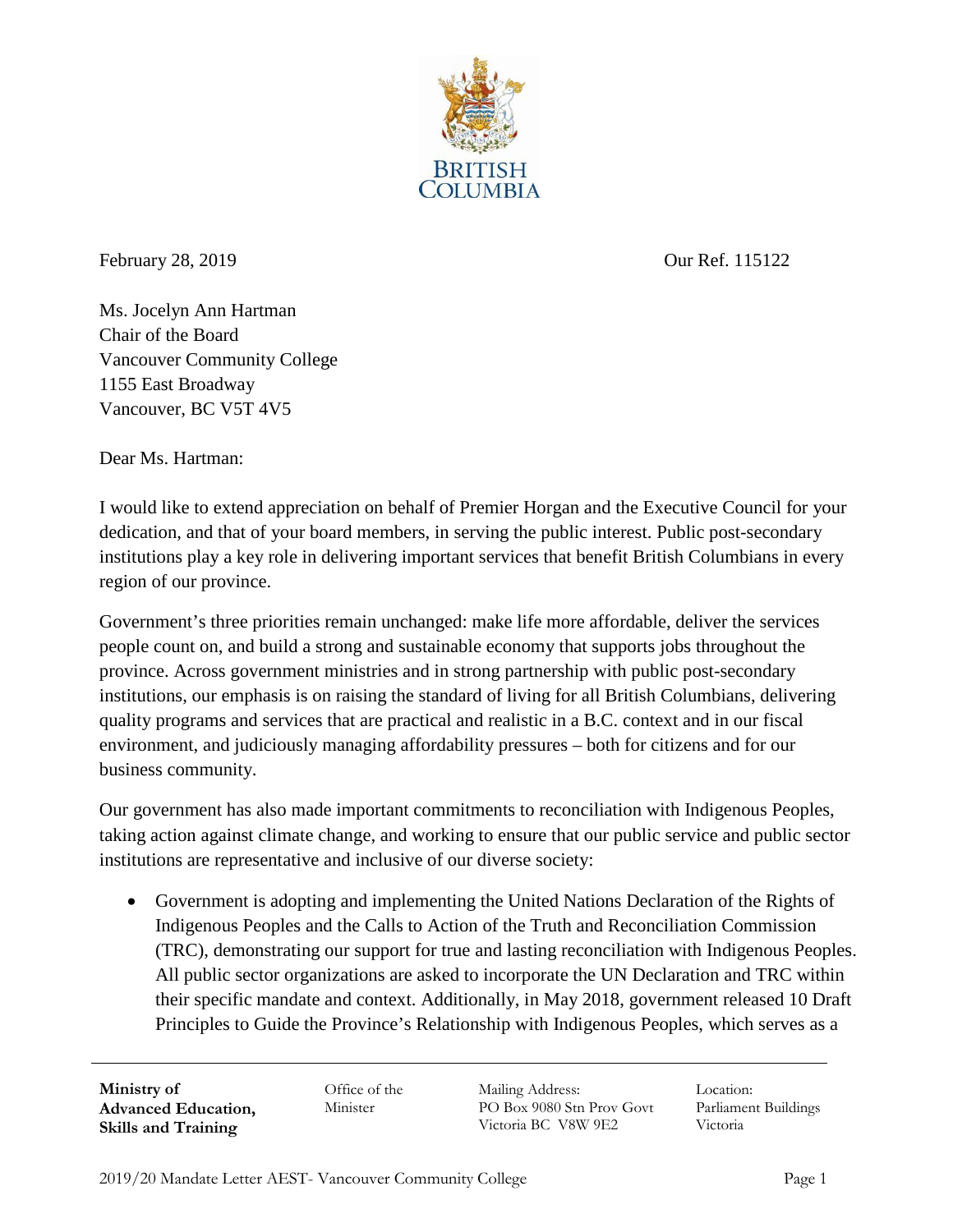guide for all public sector organizations as we continue to build relationships with Indigenous communities based on respect and recognition of inherent rights.

- While government has already taken steps towards achieving our legislated carbon reduction targets, much remains to be done. Our new climate strategy will outline significant GHG reduction measures in 2019/20 while supporting our program and service objectives through economic growth powered by clean, renewable energy, supported by technological innovation. I ask that your organization's operations align with government's new climate plan.
- Over the coming fiscal year, I look forward to working with your leadership team to provide effective, citizen-centred governance, through strong public sector boards that represent the diversity of British Columbia. The Crown Agencies and Board Resourcing Office (CABRO) at the Ministry of Finance provides leadership for the appointment process to fill positions on the boards of public post-secondary institutions. As your board is renewed over time, I encourage you to work with CABRO to actively seek out women, visible minorities, Indigenous Peoples, persons with disabilities, LGBTQ2S+ individuals, and others who may contribute to diversity to add to the CABRO candidate pool to fill open positions. My expectation is that candidates from all regions of our province will be invited to apply to help renew B.C.'s public sector boards, including individuals with a broad range of backgrounds in community, labour and business environments.

Having Canada's Digital Supercluster located in British Columbia creates an opportunity for industries, government ministries, Crown agencies, public institutions and non-governmental organizations to collaborate in digital research and development projects. Should your institution intend to participate in or be a funding partner for Digital Supercluster projects, I encourage you to engage with the Ministry of Advanced Education, Skills and Training staff to identify opportunities for collaboration and partnership with government ministries and organizations. The Ministry of Advanced Education, Skills and Training will work with the recently-established Deputy Minister's Committee on the Digital Supercluster to ensure that projects involving provincial funding are coordinated effectively across government.

This Mandate Letter confirms your institution's mandate under the *College and Institute Act* and sets out key performance expectations for the 2019/20 fiscal year.

As the Minister responsible for public post-secondary institutions, I ask that you also make substantive progress on the following priorities and incorporate them in the goals, objectives and performance measures included in your Institutional Accountability Plan and Report:

- 1. Implement the education-related TRC Calls to Action relevant to your institution and actively participate in an engagement process with the Ministry and local, regional and other Indigenous partners to develop and implement a comprehensive strategy that increases student success and responds to the TRC Calls to Action and UN Declaration.
- 2. Work closely with government to support implementation of priority initiatives, including those outlined in my mandate letter (attached). Specific actions include, but are not limited to: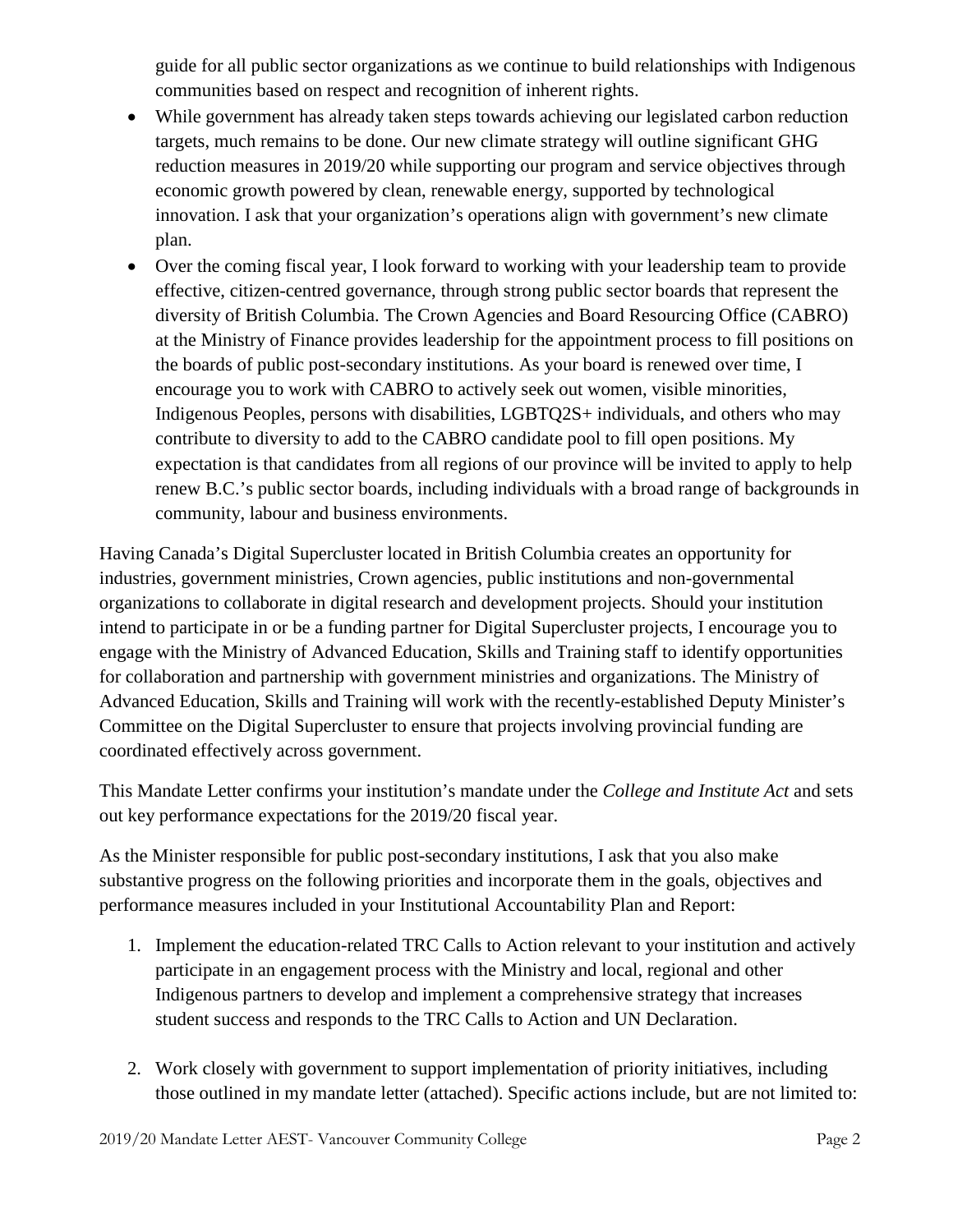- a. Improving access to post-secondary education with a focus on vulnerable and underrepresented students.
- b. Expanding programming aligned with high demand occupations and priority sectors (such as trades, technology and health).
- c. Expanding co-op and work-integrated learning opportunities for all students.
- 3. Improve student safety and overall well-being in the areas of mental health and the prevention of sexual violence and misconduct, including creating greater awareness of available supports.
- 4. Ensure that students are able to seamlessly transition into post-secondary education with the implementation of the new B.C. Graduation Program.
- 5. Continue to actively participate in the implementation of the EducationPlannerBC common application system for all undergraduate applicants.
- 6. Work closely with the Ministry to develop a balanced approach to international education, participating in the development and implementation of a provincial framework for international education.
- 7. Meet or exceed the financial targets identified in the Ministry's three-year Service Plan tabled under Budget 2018, including maintaining balanced or surplus financial results.
- 8. Comply with the Tuition Limit Policy, which sets a two percent cap on tuition and mandatory fee increases for domestic students to ensure courses and programs are affordable.

On behalf of the Province of British Columbia, thank you for your institution's contributions over the past year, including support for: the UN Declaration and TRC Calls to Action; Tuition-free Adult Basic Education and English Language Learning; and the tuition-waiver program for former youth in care. Collaboration on these strategic actions will continue to be priorities in 2019/20.

In addition to the strategic priorities outlined above, I also recognize progress made in other key areas such as increasing student housing; expanding the use of open education resources including open textbooks; increasing technology program spaces, and developing more degree and certificate programs to increase skilled workers in the forestry sector. These initiatives contribute significantly to our province's social and economic future. I look forward to continued work in these key areas over the next year.

Post-secondary institutions together form an ecosystem with a shared responsibility for ensuring that British Columbians have a clear pathway to high quality education and training programs needed to fully participate in society. This involves being responsive to student and labour market demands, and ensuring that post-secondary education is affordable and accessible across all regions of the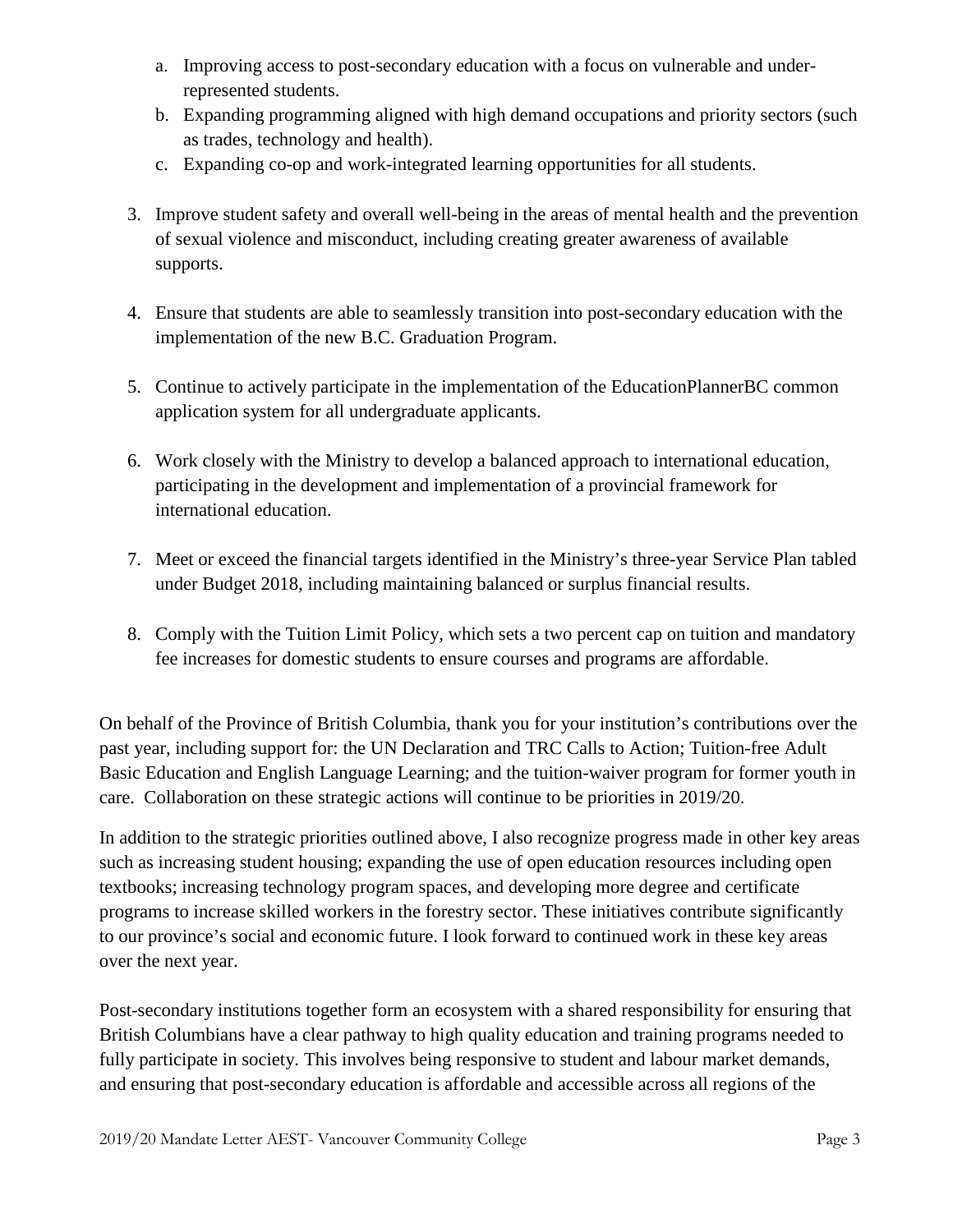province. Together, our work to enhance post-secondary affordability and accessibility ultimately contributes to helping reduce poverty and inequality, and improving the social and economic success for British Columbians.

The Ministry posts the annual reporting requirements for public post-secondary institutions on its website at [https://www2.gov.bc.ca/gov/content/education-training/post-secondary](https://www2.gov.bc.ca/gov/content/education-training/post-secondary-education/institution-resources-administration/mandate-letters)[education/institution-resources-administration/mandate-letters.](https://www2.gov.bc.ca/gov/content/education-training/post-secondary-education/institution-resources-administration/mandate-letters) This document outlines the statistical, financial and performance reports for the fiscal year. The 2019/20 list will be posted on the Ministry website in spring 2019. Your institution is expected to meet these requirements by providing the reports and high quality data necessary for Government to carry out its responsibilities. In the coming months, we will be inviting you to join in a conversation about how we collectively support accountability for the post-secondary system.

Each board member is required to sign the Mandate Letter to acknowledge government's direction to your organization. The Mandate Letter is to be posted publicly on your organization's website by April 1, 2019.

I have appreciated your support for our shared priorities, and look forward to ongoing collaboration with your Board as we work together to deliver improved service and better outcomes for British Columbians.

Once again, thanks to you and your Board of Governors for your commitment to public service. Together, we will work to build a better B.C.

Sincerely,

lante Mah

Minister

Enclosures: Signature page template Minister's Mandate Letter

cc: Honourable John Horgan Premier

> Don Wright Deputy Minister to the Premier and Cabinet Secretary

Lori Wanamaker, Deputy Minister Ministry of Finance

2019/20 Mandate Letter AEST- Vancouver Community College Page 4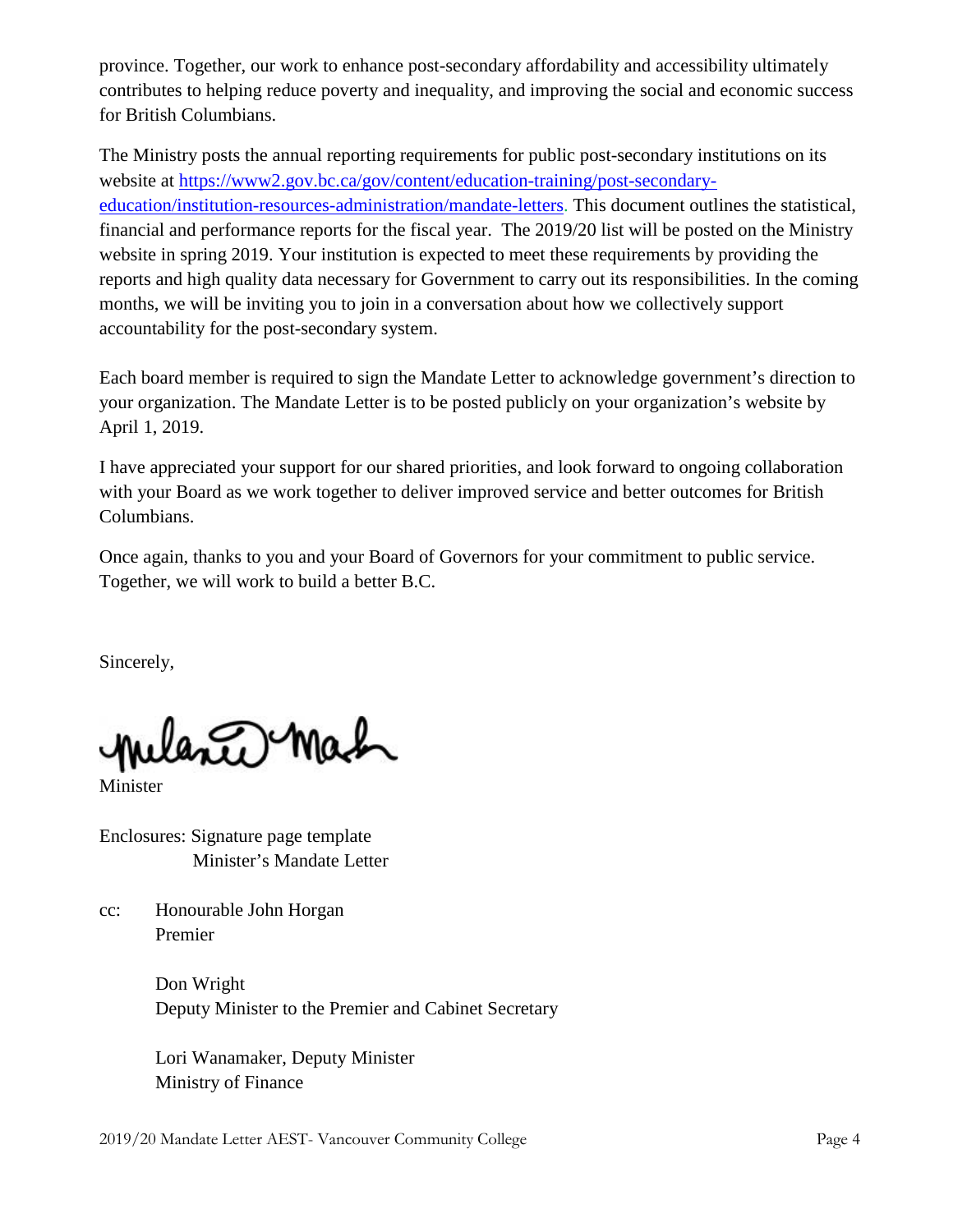Heather Wood, Associate Deputy Minister and Secretary to Treasury Board Ministry of Finance

Shannon Baskerville, Deputy Minister Ministry of Advanced Education, Skills and Training

Peter Nunoda, President and CEO Vancouver Community College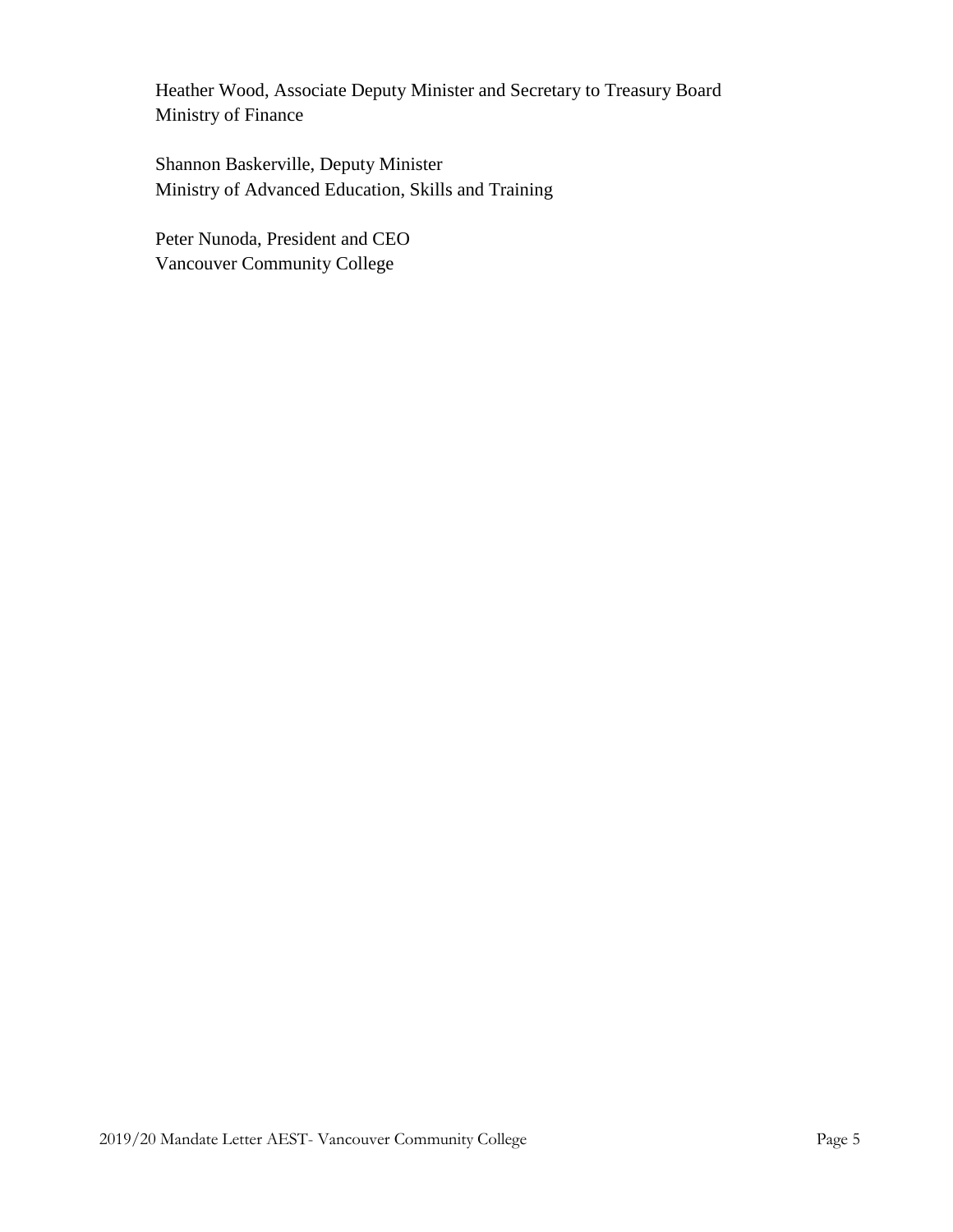*For Signature by all Vancouver Community College Board Members:*

| <b>Board Member</b>                       | <b>Signature</b>   |
|-------------------------------------------|--------------------|
| Appointed:                                |                    |
| Jocelyn Ann Hartman, Chair                | oey Hartman        |
| Elizabeth (Libby) Davies                  |                    |
| Shobha Rajagopalan                        |                    |
| Mahin Rashid                              | Mahnlin            |
| Nadia Jennine Belokopitov                 |                    |
| Chloe A. Lau                              |                    |
| <b>Richard Michael Tourigny</b>           |                    |
| Seung Hee Oh                              | Senng Hee Oh       |
| <b>Rene-John Nicolas</b>                  |                    |
| Elected:                                  |                    |
| <b>Garth Manning</b>                      | Garth Manning      |
| Erin Klis                                 |                    |
| <b>Sukhmanjot Singh</b>                   | iof Byl<br>folumen |
| Jennifer Chen                             |                    |
| <b>Ex-Officio:</b>                        |                    |
| Elle Ting, Chair of the Education Council | m                  |
| Peter Nunoda, President & CEO             |                    |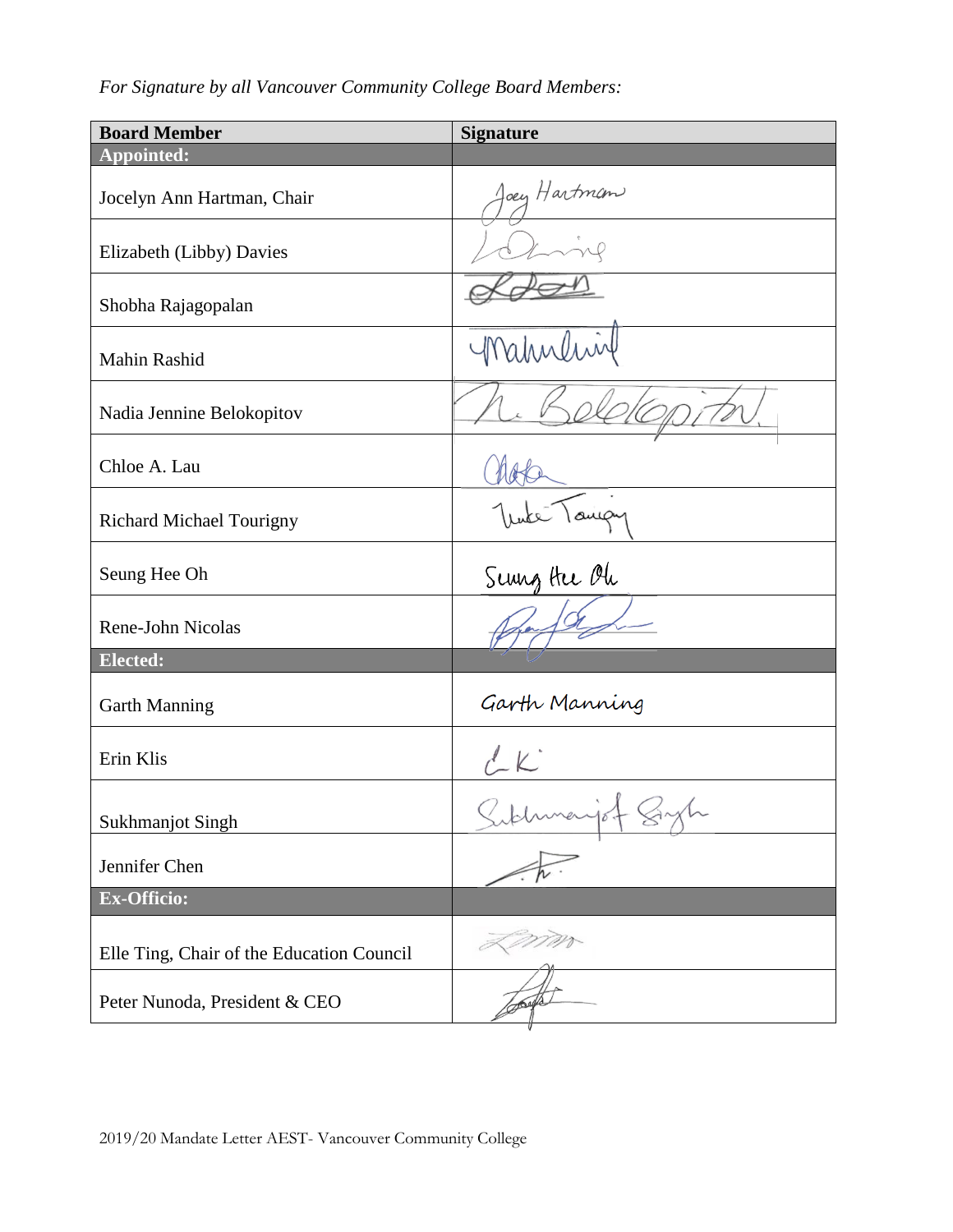

July 18, 2017

Honourable Melanie Mark Minister of Advanced Education, Skills and Training Parliament Buildings Victoria, British Columbia V8V 1X4

Dear Minister Mark:

Congratulations on your new appointment as Minister of Advanced Education, Skills and Training.

It has never been more important for new leadership that works for ordinary people, not just those at the top.

It is your job to deliver that leadership in your ministry.

Our government made three key commitments to British Columbians.

Our first commitment is to make life more affordable. Too many families were left behind for too long by the previous government. They are counting on you to do your part to make their lives easier.

Our second commitment is to deliver the services that people count on. Together, we can ensure that children get access to the quality public education they need to succeed, that families can get timely medical attention, and that our senior citizens are able to live their final years with dignity.

These and other government services touch the lives of British Columbians every day. It is your job as minister to work within your budget to deliver quality services that are available and effective.

Our third key commitment is to build a strong, sustainable, innovative economy that works for everyone, not just the wealthy and the well-connected. Together, we are going to tackle poverty and inequality, create good-paying jobs in every corner of the province, and ensure people from every background have the opportunity to reach their full potential.

These three commitments along with your specific ministerial objectives should guide your work and shape your priorities from day to day. I expect you to work with the skilled professionals in the public service to deliver on this mandate.

As you are aware, we have set up a Confidence and Supply Agreement with the B.C. Green caucus. This agreement is critical to the success of our government. Accordingly, the principles of "good faith and no surprises" set out in that document should also guide your work going forward.

**Office of the Premier**

**Web Site:** [www.gov.bc.ca](http://www.gov.bc.ca/) **Mailing Address:** PO Box 9041 Stn Prov Govt Victoria BC V8W 9E1 Victoria

**Location:** Parliament Buildings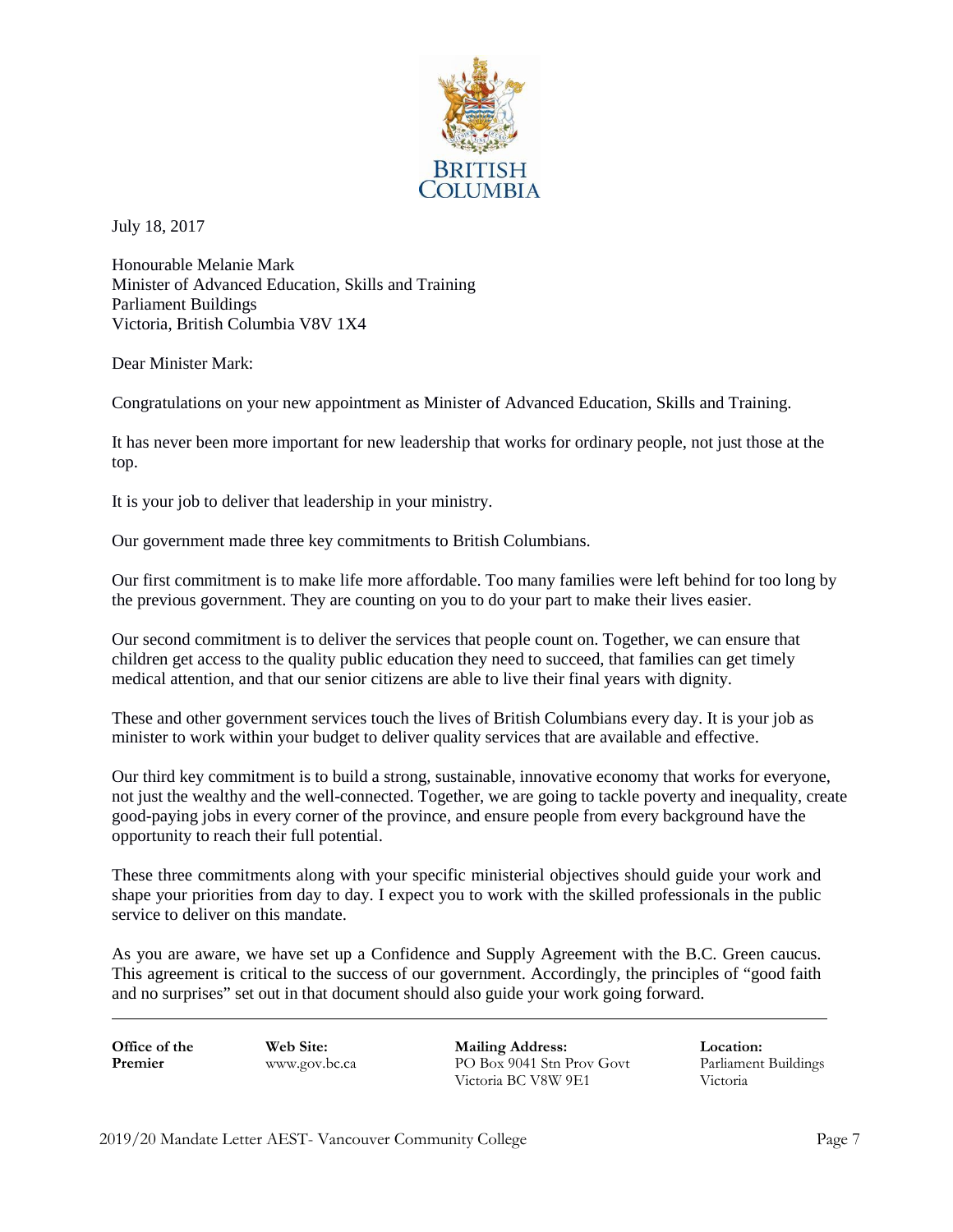As minister, you are responsible for ensuring members of the B.C. Green caucus are appropriately consulted on major policy issues, budgets, legislation and other matters as outlined in our agreement. This consultation should be coordinated through the Confidence and Supply Agreement Secretariat in the Premier's Office. The secretariat is charged with ensuring that members of the B.C. Green caucus are provided access to key documents and officials as set out in the agreement. This consultation and information sharing will occur in accordance with protocols established jointly by government and the B.C. Green caucus, and in accordance with relevant legislation.

British Columbians expect our government to work together to advance the public good. That means seeking out, fostering, and advancing good ideas regardless of which side of the house they come from.

Our government put forward a progressive vision for a Better B.C. that has won broad support with all members of the legislature. There is consensus on the need to address many pressing issues such as reducing health-care wait times, addressing overcrowded and under-supported classrooms, taking action on climate change, tackling the opioid crisis, and delivering safe, quality, affordable child care for all. As one of my ministers, I expect you to build on and expand that consensus to help us better deliver new leadership for British Columbians.

As part of our commitment to true, lasting reconciliation with First Nations in British Columbia our government will be fully adopting and implementing the United Nations Declaration on the Rights of Indigenous Peoples (UNDRIP), and the Calls to Action of the Truth and Reconciliation Commission. As minister, you are responsible for moving forward on the calls to action and reviewing policies, programs, and legislation to determine how to bring the principles of the declaration into action in British Columbia.

In your role as Minister of Advanced Education, Skills and Training I expect that you will make substantive progress on the following priorities:

- Provide greater access to adult basic education and English-language learning programs by eliminating fees.
- Reduce the financial burden on students by eliminating interest on B.C. government student loans and establish a \$1,000 completion grant program to provide debt relief to B.C. graduates.
- Encourage excellence in B.C.'s graduate school programs by introducing a new graduate student scholarship fund.
- Work with the Minister of Education to support co-op, apprenticeship and work-experience programs for high school and undergraduate students.
- Work with the Minister of Transportation and Infrastructure to implement effective apprenticeship ratios on government-funded infrastructure projects, and increase participation of equity-seeking groups in the skilled workforce.
- Work with the Minister of Children and Family Development to improve the education success of former youth in care by expanding the tuition fee waiver program.
- Expand B.C.'s technology-related post-secondary programs, co-op programs, and work to establish technology and innovation centres in key areas of the economy.
- Develop more degree and certificate programs to increase the number of skilled workers in B.C.'s forestry sector, focusing on growing innovation and the manufactured wood productssector.